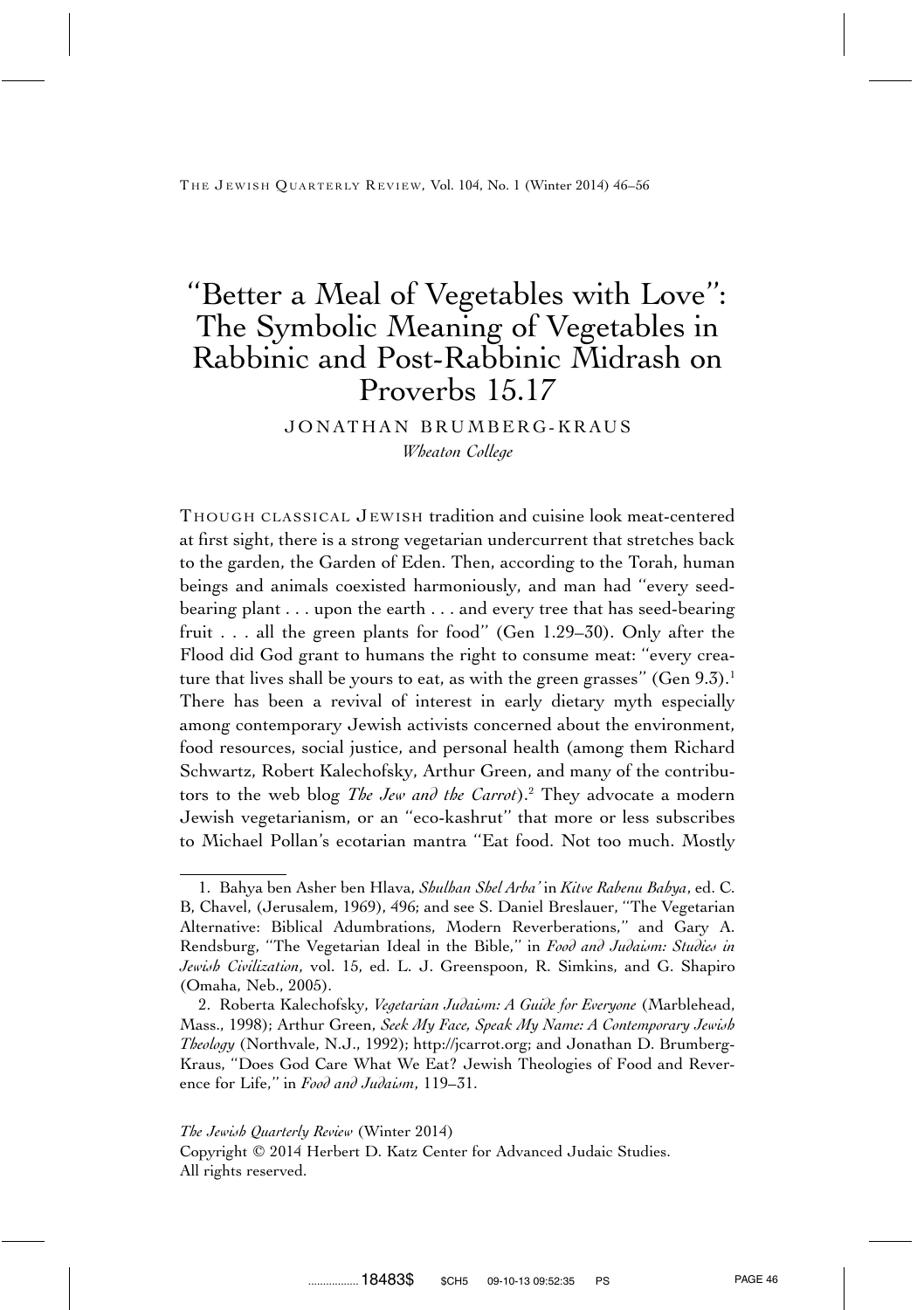plants.''3 Modern Jewish vegetarianism has its roots in the meatless utopian visions of a messianic future and Edenic past in the Bible, early and medieval rabbinic literature, and the first chief rabbi of Israel, Rav Kook.4 This longing to go ''back to the garden'' is also hinted at in several of the postbiblical interpretations of the ''meal of vegetables'' in Prov 15.17: ''Better a meal of vegetables where there is love, than a fattened bull where there is hate.'' Thus, the medieval Spanish Jewish biblical exegete Rabbenu Bahya ben Asher infers from this verse that ''*it is human nature* to want small and light portions of food, such as 'a meal of vegetables' or something similar in the company of friends, rather than fattened bulls in the company of enemies.''5 Granted R. Bahya's main emphasis here is the contrast between meals in the company of friends versus those in the company of enemies, experiences of concord rather than discord. But, in the Garden of Eden before the Fall, when there was concord between man and woman, between human beings and God, and between human beings and animals, the diet of all God's creatures was ''meals of vegetables.'' After the Fall, relations broke down between human beings and God, and even between human beings and animals. Permission to indulge in a new meat diet now characterized this discord—friends became food. If it is our human nature to be satisfied with vegetables, it is nature from which we have now fallen.

What is the nature of the relationship between Proverbs' ''meal of vegetables (*yerakot*)'' and the company of one's friends? Taken in apposition to the syntactically parallel verse immediately preceding it: ''Better *a little* with fear of the Lord, than *great wealth* with confusion'' (Prov 15.16), it seems the small quantity of the ''meal of vegetables'' is contrasted to the substantial meal of ''fattened bull.'' On the other hand, the term *yerakot*, literally, ''greens,'' calls attention to their appearance—what they look like, and perhaps by implication, their taste, smell, and feel. According to Yehuda Feliks, a leading authority on plants in the Bible and rabbinic literature, the greens in Prov 15.17 probably refer to edible wild herbs gathered in the field, what the Mishnah later calls ''field vegetables,'' as opposed to those cultivated in gardens ("garden vegetables").<sup>6</sup> They might be mallow leaves (Heb., *halamut*), orach (Heb., *maluoh*, for its salty

<sup>3.</sup> Michael Pollan, *In Defense of Food: An Eater's Manifesto* (New York, 2008), 1.

<sup>4.</sup> Brumberg-Kraus, ''Does God Care What We Eat?''

<sup>5.</sup> Bahya ben Asher, *Be'ur 'al ha-Torah: Mugah 'al pi defusim rishonim u-kitve yad be-tseruf he-'arot u-mar'e mekomot* (Jerusalem, 1981), 2:376.

<sup>6.</sup> Yehuda Feliks, ''Vegetables,'' in *Encyclopaedia Judaica*, ed. C. Roth and G. Wigoder (Jerusalem, 1971), 16:82.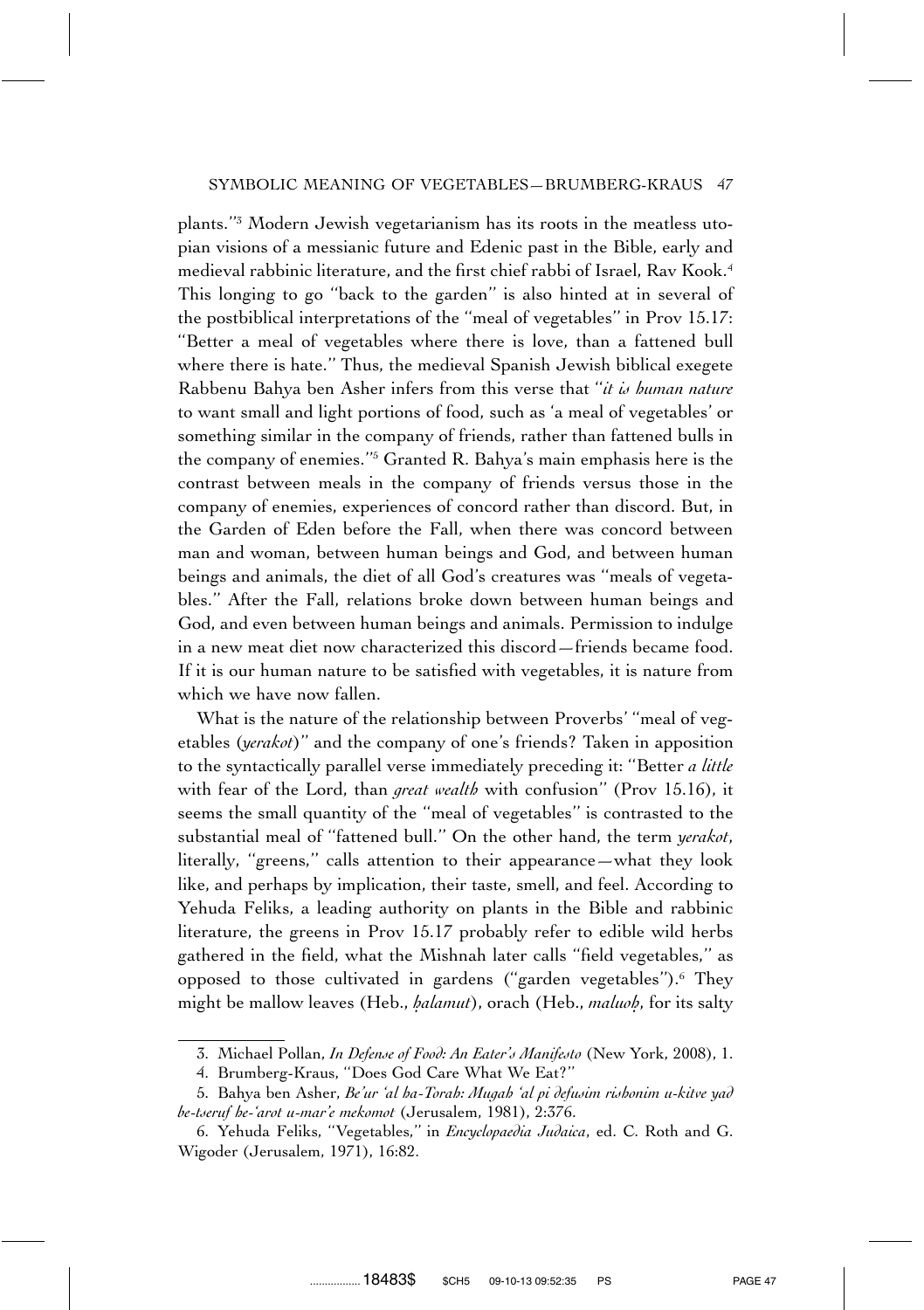taste), rocket (Heb., *orot*), or *maror* (an edible weed that in Feliks's addendum to a modern commentary on the mishnaic order of Seeds [*Zera'im*] looks like dandelion greens, as well as the generic term for any bitter herb suitable for the Passover rite).<sup>7</sup> This reinforces the connotation of the "meal of greens" as a low-status food of poor people, since anyone can gather ''field vegetables'' freely in the wild, even in times of famine.8 That being said, the term *yerakot* could possibly evoke the taste and mythic historical associations of the *yerakot* required for dipping, discussing, and eating as bitter herbs for rabbinic and postrabbinic Jews familiar with the rabbinic Passover seder. As it says in mPes 10.4 and 8, and in most subsequent Passover Haggadot,

On all other nights we eat many other kinds of vegetables (*yerakot*). On this night, a bitter one (*maror*) . . . The bitter herb (*maror*) that we eat, why do we eat it? Because the Egyptians embittered (*mareru*) the lives of our ancestors in Egypt, as it is said, ''And ruthlessly they embittered (*ve-yimareru*) their lives with harsh labor, with mortar and bricks, and with all sorts of work in the field."  $(Ex\ 1.14)^9$ 

Also, the greens in Prov 15.17 probably connoted simple rather than elaborate culinary concoctions, since they could be eaten either raw or cooked (usually in a soup), as opposed to the fattened bull, which would have required much more time, effort, and skill to cook and serve. Finally, it is quite possible that biblical and postbiblical audiences would have heard the term ''meal of greens'' as an oxymoron, ''a meal of side dishes,'' since vegetables were primarily a condiment in the staple biblical meal of barley bread, or the common meal of bread, oil, vegetable, and wine in the Greco-Roman Mediterranean world.10 However, later in Babylonia of the talmudic period and in the Middle Ages, vegetables such as ''cabbages, turnips, colocasia, radishes, onions, and legumes such as lentils, the broad bean . . . and the cow pea'' composed a more substantial portion of the

<sup>7.</sup> Ibid.; Yehuda Feliks, "Tsimhiyat ha-mishneh," in Shishah sidre Mishnah be*nikud male im perushe Rabenu Ovady. Mi-Bartenurah Ve-'ikar tosfot Yom Tov. Bi-leviyat* "Mar'ot ha-Mishnah." Tsiyurim ve-hesberim 'al ha-tsomeabha-hay, ha-kelim, ha-mat*be'ot ve-she'ar 'arakhim ha-ri'aliyim sheba-Mishnah* (Jerusalem, 1967), 88.

<sup>8.</sup> Feliks, ''Vegetables,'' 82.

<sup>9.</sup> See also mPes 2.6 for the vegetables that fulfill the obligation to eat bitter herbs (*maror*) on Passover.

<sup>10.</sup> John Cooper, *Eat and Be Satisfied: A Social History of Jewish Food* (Lanham, Md., 1993), 11; David Charles Kraemer, *Jewish Eating and Identity through the Ages* (New York, 2007), 73.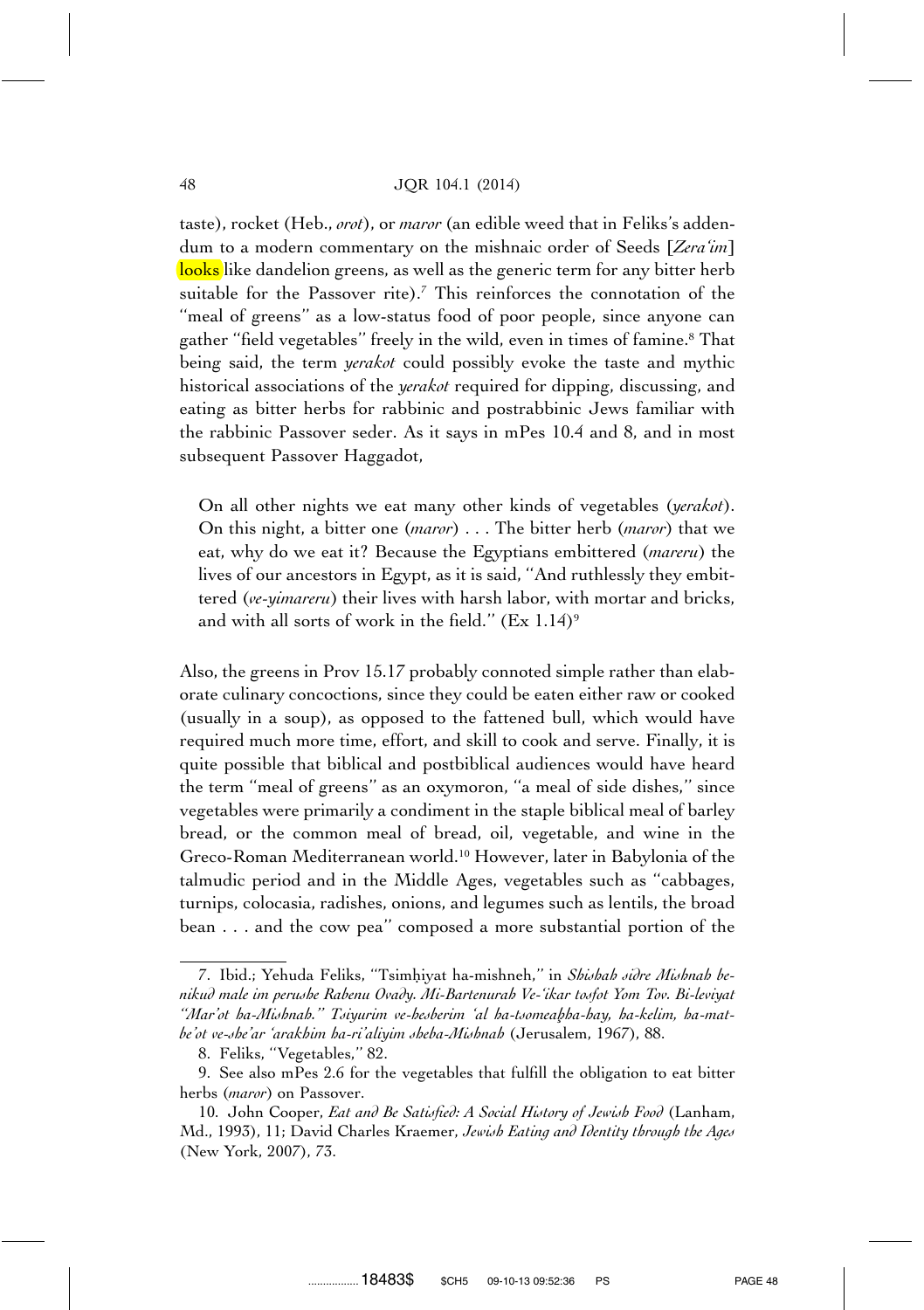diet of the poor.<sup>11</sup> Thus the term "meal of vegetables" could also connote something quotidian, as opposed to the exceptional meal that included meat sacrificed or otherwise slaughtered only for infrequent festive occasions (unless one was very wealthy). For all the attention both the Bible and talmudic literature gave to the dietary laws about the consumption and slaughter of meat, and despite the inference of many scholars that these were laws whose main purpose was to separate Jews from gentiles, David Kraemer has suggested that they would have had surprisingly little impact on most Israelites in the biblical era and Jews in the rabbinic period, since most hardly ever had the opportunity to eat meat.<sup>12</sup> Referring to the rabbinic period, he says that blessings more than kosher meat laws shaped Jewish identity:

If we assume the common ancient meal was comprised of bread, oil, a vegetable, and wine, then the blessing ritual will be the only thing that regularly distinguished the eating of one group from another.<sup>13</sup>

Interestingly enough, the rabbinic system of blessings before eating food is concerned almost exclusively with distinguishing between different kinds of plants: ''the fruit of the earth,'' ''the fruit of the tree,'' ''the fruit of the vine,'' or ''bread from the earth.''14 However, that phenomenon deserves a separate study. In any case, as we will now see in the interpretations of Prov 15.17, most of these connotations are at play, though in various combinations and different degrees of emphasis in their metaphorical understandings of a ''meal of vegetables.''

It is typical of the midrashic impulse in Jewish tradition to take a general statement about human nature or the natural world from biblical wisdom literature and apply it to a specific instance in Jewish ''history,'' what scholars of midrash call "creative historiography."<sup>15</sup> The four texts I have chosen, selections from the Buber edition of Midrash Tanhuma, Midrash Proverbs, R. Bahya ben Asher's Commentary on the Torah, and R. Isaiah Horowitz's *Shne luhot ha-brit* (Two tables of the covenant), attach the vegetable verse from Prov 15.17 respectively to the story of

<sup>11.</sup> Cooper, *Eat and Be Satisfied*, 46.

<sup>12.</sup> Kraemer, *Jewish Eating and Identity*, 23.

<sup>13.</sup> Ibid., 73.

<sup>14.</sup> Maia Brumberg-Kraus pointed this out to me in conversation.

<sup>15.</sup> Marc Bregman, ''Isaak Heinemann's Classic Study of Aggadah and Midrash,'' Department of Religious Studies, University Of North Carolina at Greensboro, http://carolinafilmandvideofestival.org/rel/contacts/faculty/Heinemann.htm (accessed July 7, 2008).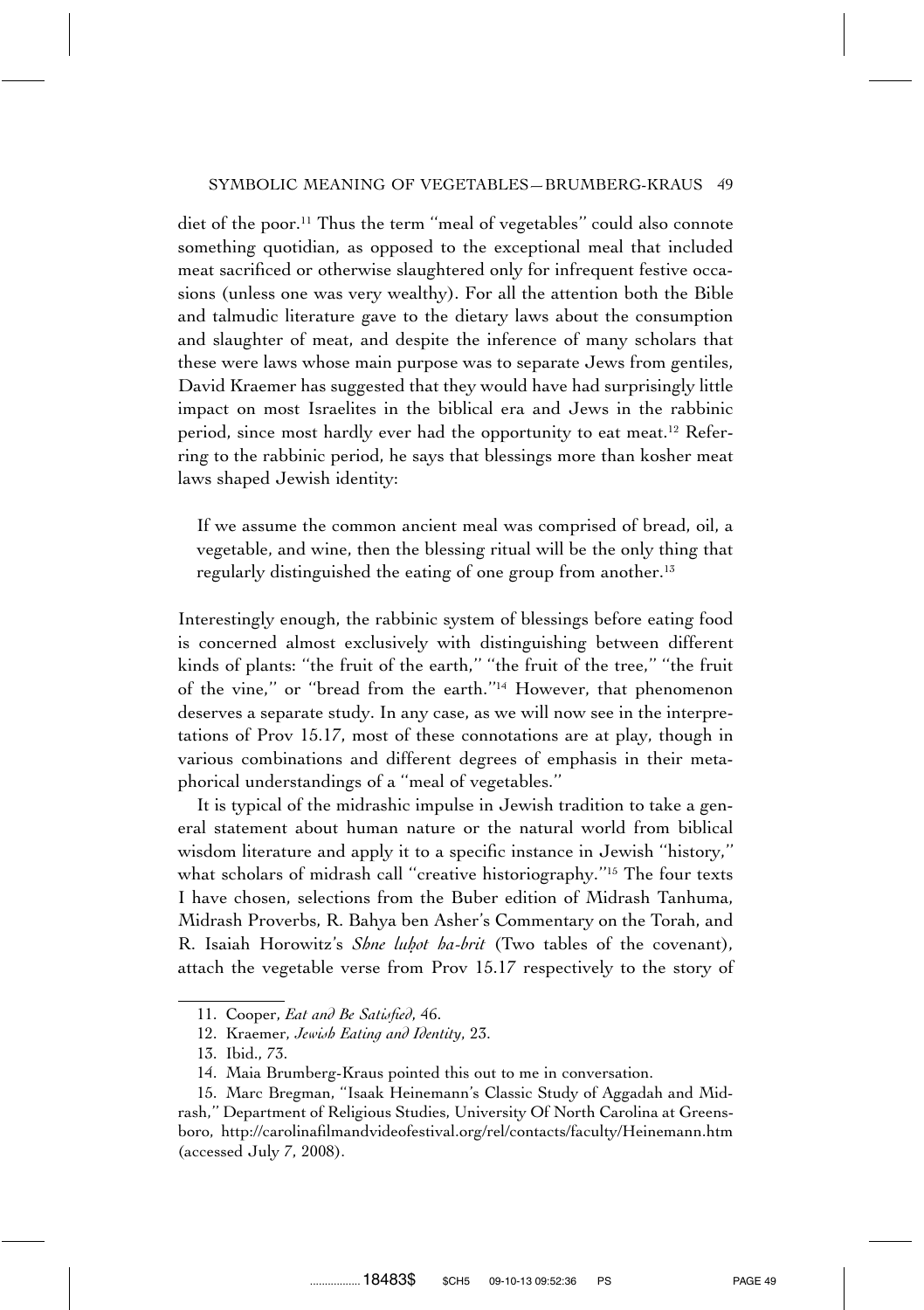Balaam's attempt to curse the Israelites in the book of Numbers; a legend about King Solomon's loss of his kingdom; the story of Israelites' reconciliation with God after the sin of the Golden Calf; and the mystical legend that two angels accompanied by the Shekhinah visit every Jewish home on the Sabbath evening. The first two texts, though they may have been compiled in southern Italy, are composed primarily of traditions taught in the rabbinic academies of Babylonia in the ninth century C.E. R. Bahya's late thirteenth- to early fourteenth-century commentary comes from Christian Spain, and R. Isaiah Horowitz (d. 1630) came from Prague to Palestine, where he completed his book of customs and practices under the influence of Lurianic Kabbalah; it became immensely popular among both European and Middle Eastern Jews. The image of the "meal of vegetables" plays a prominent role in all of these stories as a symbol of concord between God and his people, between Israelites and non-Israelites, between male friends, and finally between man and wife. For the most part these texts look back nostalgically to a mythic past for examples of ''meals of vegetables with love'' versus ''fattened bulls with hate.''

In the first example from Midrash Tanhuma, the Holy Spirit quotes Prov 15.17 while rejecting the generous sacrificial offering of seven altars of bulls from non-Israelite prophet Balaam, whom Balak, the Moabite king, had hired to curse the Israelites, in order to defeat them in battle. The midrash compares Balaam's gift to that of a dishonest moneychanger's bribe, to make the point that while a nice gift, it's a gift given in bad faith.

"And God and god encountered Balaam" (Num 23.4). The Holy One blessed be he said to him, ''Wicked one, What are you doing?'' He said to him, ''I am setting up the seven altars'' (Num 23.24).'' It's like a moneychanger who cheats on the weights. The head of the market senses this and says to him, ''Why are you stealing and cheating on the weights?'' He said, ''I already sent my bribe/gift to my lord's house.'' So too the Holy Spirit encountered Balaam, saying, ''Wicked one, what are you doing?'' He said him, ''I am setting up the seven altars.'' He said, ''better a meal of vegetables [where there is love, than a fattened bull where there is hate]'' (Prov 15.17). A meal that Israel ate in Egypt with matzah and bitter herbs is better than the calves you are sacrificing to me out of hatred,'' and so, it is said, ''the Lord put something (*davar*) in Balaam's mouth'' (Num 23.5)—He twisted his mouth and stuck it in, like a person fixing a nail into a board.<sup>16</sup>

<sup>16.</sup> Midrash Tanhuma (Buber), *Balak*, 16.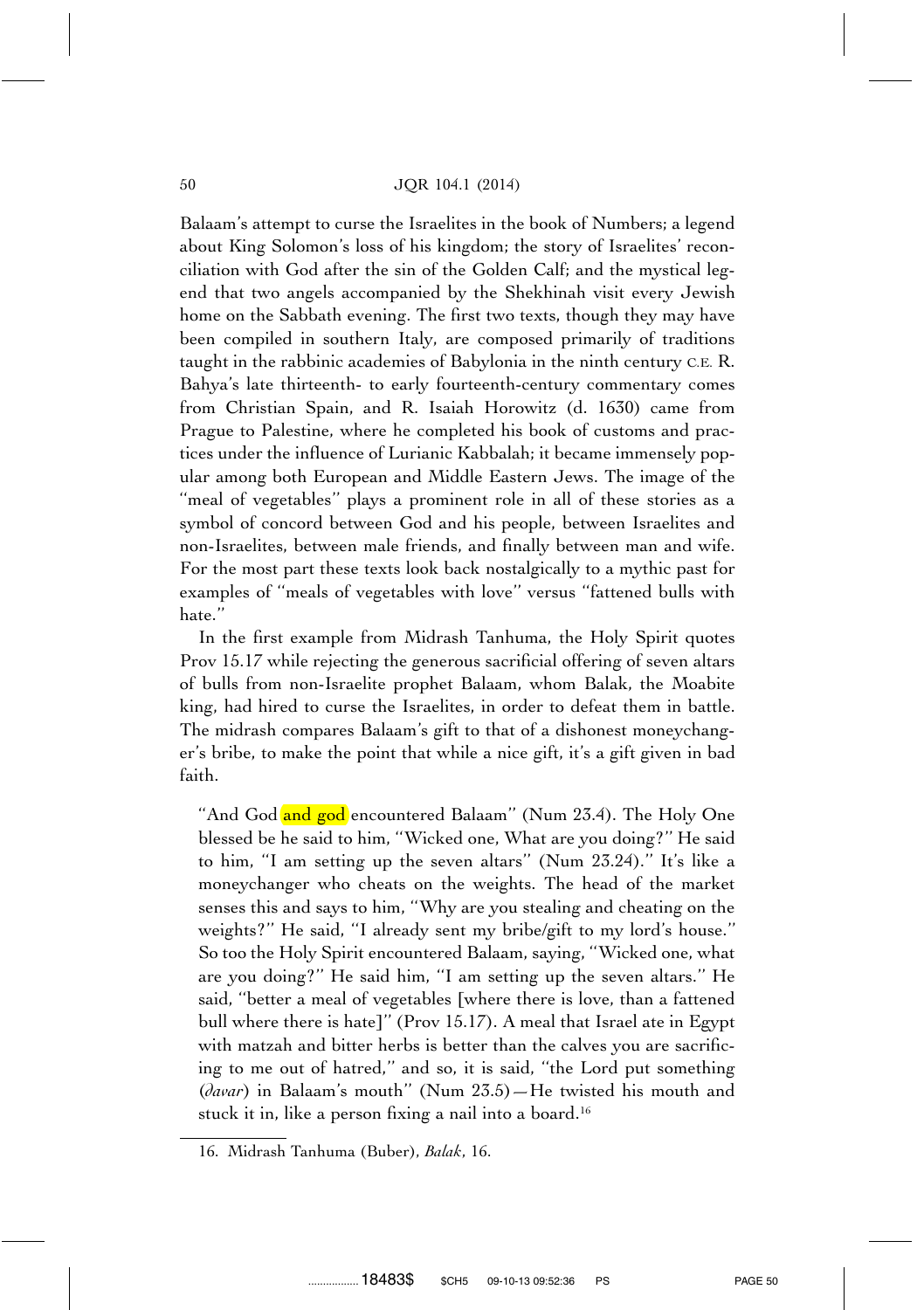The calves are sacrificed not so much out of Balaam's hatred for God but rather his hatred for the Israelites, whom Balaam maliciously wishes to curse in order to bring them down. On the other hand, the Holy Spirit implies that Balaam, despite his generous meat offering, doesn't love God nearly as much as the Israelites, who were satisfied eating a much more meager and less tasty meal of matzah and bitter herbs while escaping slavery in Egypt—literally, a ''meal of vegetables with love.'' Note the midrash's almost nostalgic look to the good old days when it was just God and his beloved Israelites together on a simple but romantic picnic of salad and crackers in the desert (the roasted lamb conspicuously absent from this memory), a sentiment still echoed in the Passover Haggadah's rather graphic (and botanical) midrashic allusion to the Exodus story ''remembered'' by the prophet Ezekiel:

''A numerous nation'' (Deut 25.6). I let you grow like the plants of the field (*tsemah. ha-sadeh*). You continued to grow up until you attained womanhood, until your breasts became firm and your hair flourished (*tsimeh*) [you were still naked and bare when I passed you by and saw that your time of love had arrived]."  $(Ez \ 16.7-8)^{17}$ 

In the ancient Israelites' lovesick imagination, you truly are what you eat! On the other hand, meals that God perceives as being served from malicious motives are reciprocated in kind, when God makes Balaam eat his words as forcefully as if they were driven through his mouth like a nail hammered through a board.

The second midrash, playing on the traditional attribution of the Book of Proverbs to King Solomon, creatively recalls the ''historical'' circumstances which prompted him to utter Proverbs 15 in the first place.

''Better a meal of vegetables where there is love, than a fattened bull where there is hate.'' (Prov 15.17). R. Levi said, ''About whom did Solomon say this verse? About two men who met him after he had lost his kingdom and was wandering from door to door looking for a job. Two men met him, who recognized him. One of them came up, prostrated himself before him, and said to him, ''My lord the king, if it

<sup>17.</sup> Noam Zion and David Dishon, *A Different Night: The Family Participation Haggadah* (Jerusalem, 1997), 84, and in most traditional Passover Haggadot (omitting the line in brackets), e.g., the Rylands Haggadah (f. 25b), the Sarajevo Haggadah. The Sfat Emet Haggadah includes the bracketed lines, but in parentheses. Many modern Haggadot, especially those geared to children and families, omit some or all of these lines.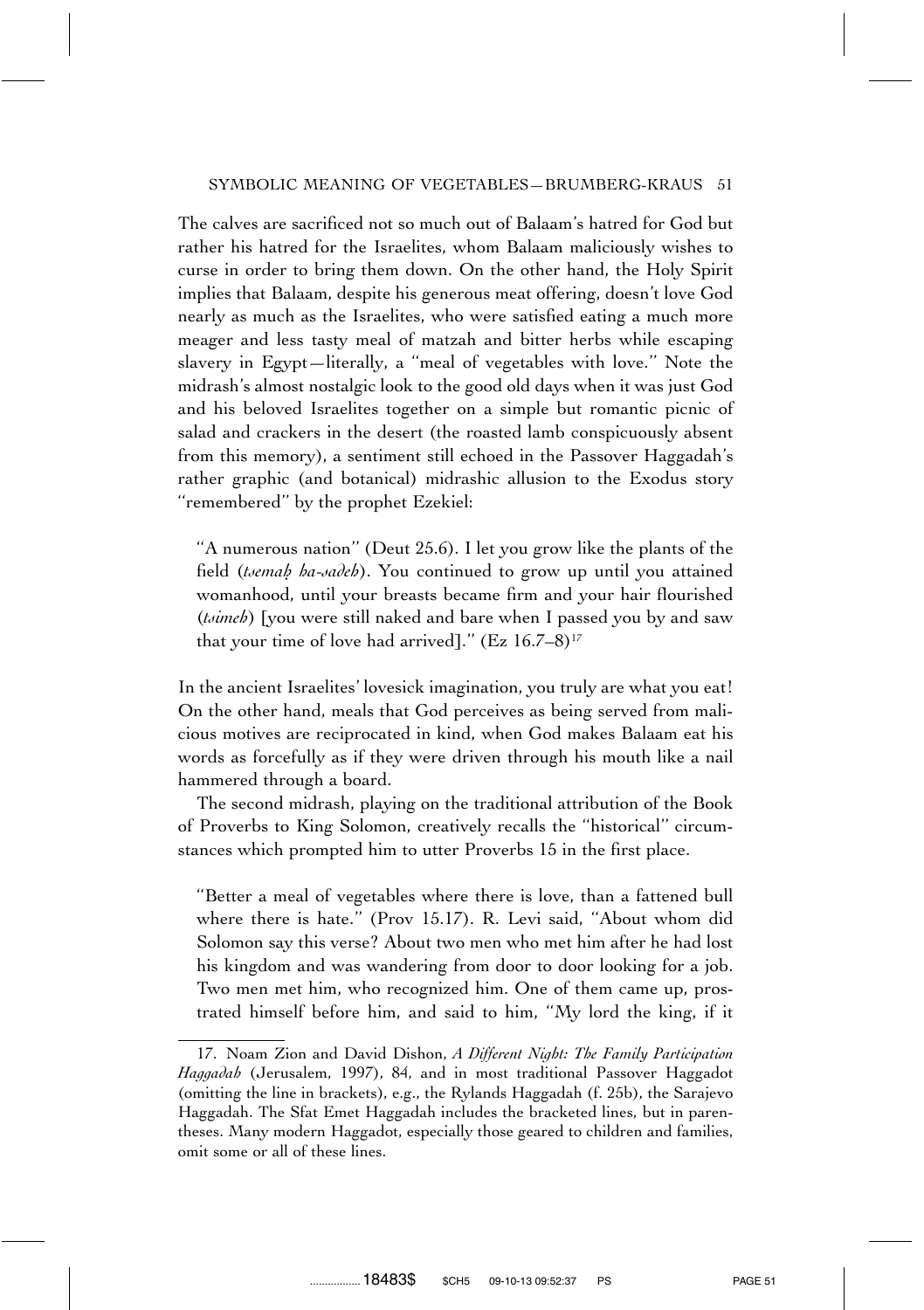pleases you, take a meal with me today.'' Immediately he went with him. He had him go up to the best seat, slaughtered a bull, had many delicacies brought to him, and began to recite to him all the things having to do with his kingdom. He said to him, ''Remember how you did such and such a thing on such and such a day when you were king?'' But as soon as he reminded him of the days of his kingdom, he began to cry and moan. And so it was for the whole meal until he got up and left having cried himself out. The next day, his host's companion met him. He began to prostrate himself before him, and said to him, "My lord the king, if it pleases you, take a meal with me today." He said to him, ''Perhaps you seek to do for me as your friend did yesterday?'' He said, ''My lord, the king, I am a poor man, but if it pleases you, take a meal with me today of the little bit of vegetables I have.'' At that very moment he went to his house. The man washed his hands and feet, brought him a little bit of vegetables, and began to console him. He said to him, ''My Lord the king, the Holy One blessed be he surely swore to your father that the monarchy will never cease from your line, as it is said, ''The Lord swore to David a firm oath the He will not renounce, 'One of your own issue I will set upon your throne'" (Ps 132.11). It's just the way of the Holy One blessed be he to rebuke and then repent from rebuking, as it said, ''For whom the Lord loves, he rebukes, as a father the son he favors" (Prov 3.12). But he will restore your kingdom to you. Hiyya said . . . when Solomon got his kingdom back, he wrote in his wisdom, '' 'better a meal of vegetables where there is love' which I ate at the poor man's home, 'than a fattened bull where there is hate' which the rich man who reminded me of my sorrow fed me.''18

This back story offers both a more psychologically nuanced contrast between the two meals than the first midrash and explicitly stresses a connection between a ''meal of vegetables'' and poverty. It focuses primarily on human relations, rather than divine-human relations. The poor man can offer the former king only simple fare, and not very much of it, saying, ''I am a poor man, but if it pleases you, take a meal with me today of the little bit of vegetables I have.'' However, the story doesn't imply that it wasn't love that first moved the rich man to offer former king Solomon a great seat, slaughter him a bull, and serve it with many delicacies. The difference between the two was the quality of their company and conversation. The rich host's conversation reminding Solomon of

.................18483\$ \$CH5 09-10-13 09:52:37 PS PAGE 52

<sup>18.</sup> Midrash Proverbs 15.1.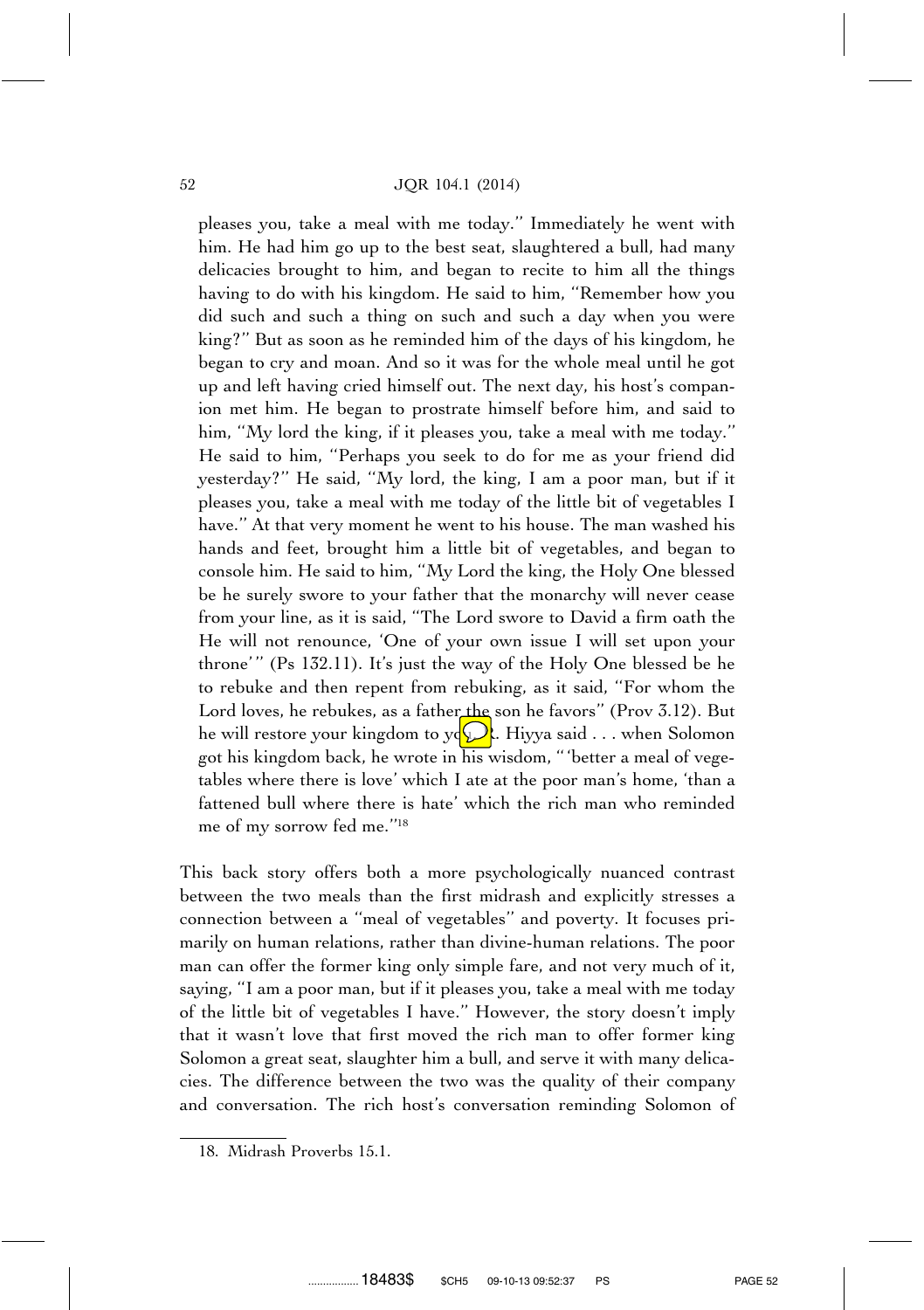what he had lost filled him with tears, while the poor host's conversation about God's forgiveness for those he loves filled Solomon with hope. The real point of the story is that good company and tactful conversation can make even the most meager meal of greens tasty and satisfying, but a host attentive more to the meal than to the feelings of his guest can make even the finest food unpalatable. Does the story also imply that the poor are more likely to be sensitive to the feelings of others, particularly those like King Solomon who have lost everything, than the rich? No doubt, it does. In this story, the ''love'' and ''hate'' stand in for good and bad company, for care and lack thereof about our guests' feelings. This story reminds me of Brillat-Savarin's insistence that the pleasures of the table, while obviously requiring good food, are fundamentally social.<sup>19</sup>

R. Bahya b. Asher uses Prov 15.16–17 as the starting point for his proem-style introduction to the weekly Torah portion, *Pekude*, Ex 38.21– 40.38, about the building of the portable tabernacle (*mishkan*) in the desert.20 Implicitly and explicitly echoing the themes of the earlier traditions from Midrash Tanhuma and Midrash Proverbs,<sup>21</sup> R. Bahya makes it quite clear that the love associated with the meal of vegetables correlates with ''the fear of God,'' while the hate accompanying the fattened bull refers to the ''confusion'' about relying upon God when blinded by one's own wealth.22 Thus our natural human preference for ''small and light eating like a meal of vegetables,'' teaches us

to . . . infer from it *a fortiori* what is everywhere plain to the eye. If with the love of fellow humans, human beings prefer and take pleasure in light eating over a meal of delicacies and rich foods in hateful company, how much the more so ought one to choose a little with the fear and love of the Lord, which is better than the love of any human, and than an abundance of treasuries and all the money in the world.<sup>23</sup>

In other words, the worst sin of all is grasping materialism (*gazal*), ''robbery,'' which R. Bahya equates with the *hamas, ''*violent oppression,'' for

<sup>19.</sup> Jean Anthelme Brillat-Savarin. *The Physiology of Taste; or, Meditations on Transcendental*

*Gastronomy*, trans M. F. K. Fisher (San Francisco, 1986), 182.

<sup>20.</sup> Bahya ben Asher, *Be'ur*, 2:375–78.

<sup>21.</sup> Bahya ben Asher *Be'ur*, 2:376–77 quotes the Solomon story from Midrash Proverbs and seems to allude to the other with his reference to Balaam.

<sup>22.</sup> R. Bahya picks up on the syntactic parallelism between Prov 15.16 and 15.17.

<sup>23.</sup> Bahya ben Asher *Be'ur*, 2:376.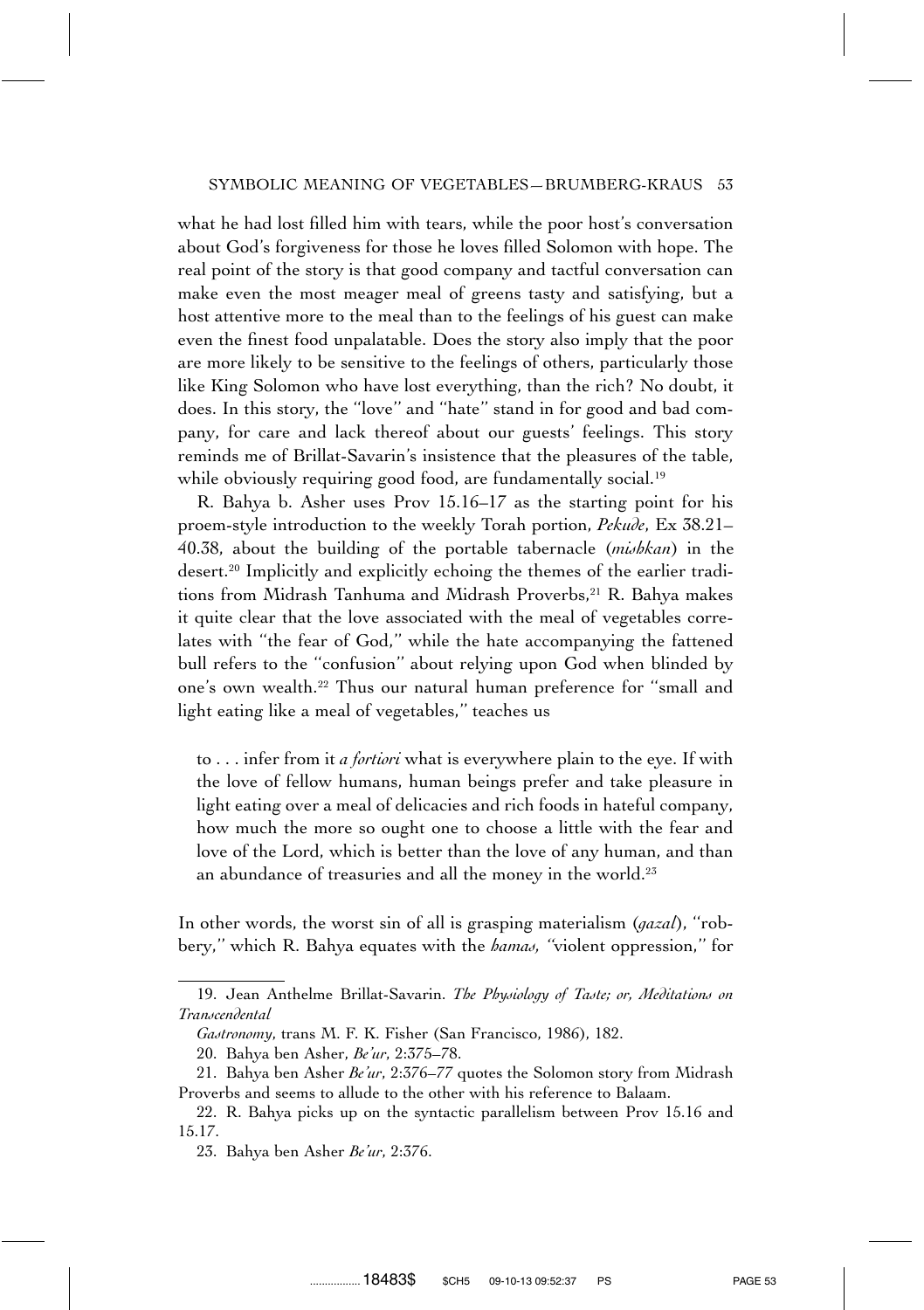which God destroyed all of humankind in the Flood except for Noah and his family (Gen 6.13).<sup>24</sup> It not only turns human beings against one another but makes them forget the source of their being, God-creating enmity and discord between God and all of his creatures. The simple, small meal of vegetables reminds of us our true selves in right relationship with God, like Adam and Eve in the Garden of Eden before the Fall, before the Flood.

R. Bahya also adds a new dimension to the symbolic import of the meal of vegetables, by connecting it to intellectual humility.

''Better is a meal of vegetables with love'' means it is better to conceive what is easy to conceive with faith in the Shekhinah, who is called ''Love,'' . . . ''than a fattened bull''—a great conception which leads human beings astray, like what Israel conceived in the desert when they made the golden calf, where ''they exchanged their glory for the image of a bull'' (Ps 106.20) ''with hate.'' This is God's attribute of justice, to which Moses referred when he said, ''Let not your anger, Lord, blaze forth against your people."  $(Ex\ 32.11)^{25}$ 

Here the golden calf is the ''fattened bull with hate,'' set in contrast to the *mishkan* and the divine service performed there as ''a meal of vegetables with love.'' Moreover, the intellectual humility that comes with this meal of vegetables with love is the remedy for the damage done by ''the fattened bull"—the conceptual overreaching that led to apostasy.  $26$  The Jewish torah of eating, particularly the system of blessings before and after ''even a meal of vegetables,'' is a sort of medical ''regimen of the pleasures'' to heal the ''blemish of the sin and diseased soul'' that Adam and Eve brought upon the human race when they first disobeyed God's dietary instructions.<sup>27</sup>

In our last midrash from Rabbi Isaiah Horowitz's sixteenth-century book of mystical interpretations of ordinary Jewish practices, *Shne luhot ha-brit*, the meal of vegetables becomes an image of Sabbath peace, when man, woman, and God are reconciled. In reference to the legend that angels visit Jewish homes on Sabbath evening, we learn that

R. Simon b. Yohai . . . [explained] that when a man comes from the synagogue on Sabbath eve, two angels accompany him on either side,

<sup>24.</sup> Ibid., 2:375.

<sup>25.</sup> Ibid., 2:377.

<sup>26.</sup> Ibid., 2:378. (Cf. Bahya ben Asher, *Shulhan*, 460.)

<sup>27.</sup> Bahya ben Asher, *Shulhan*, 460, 459.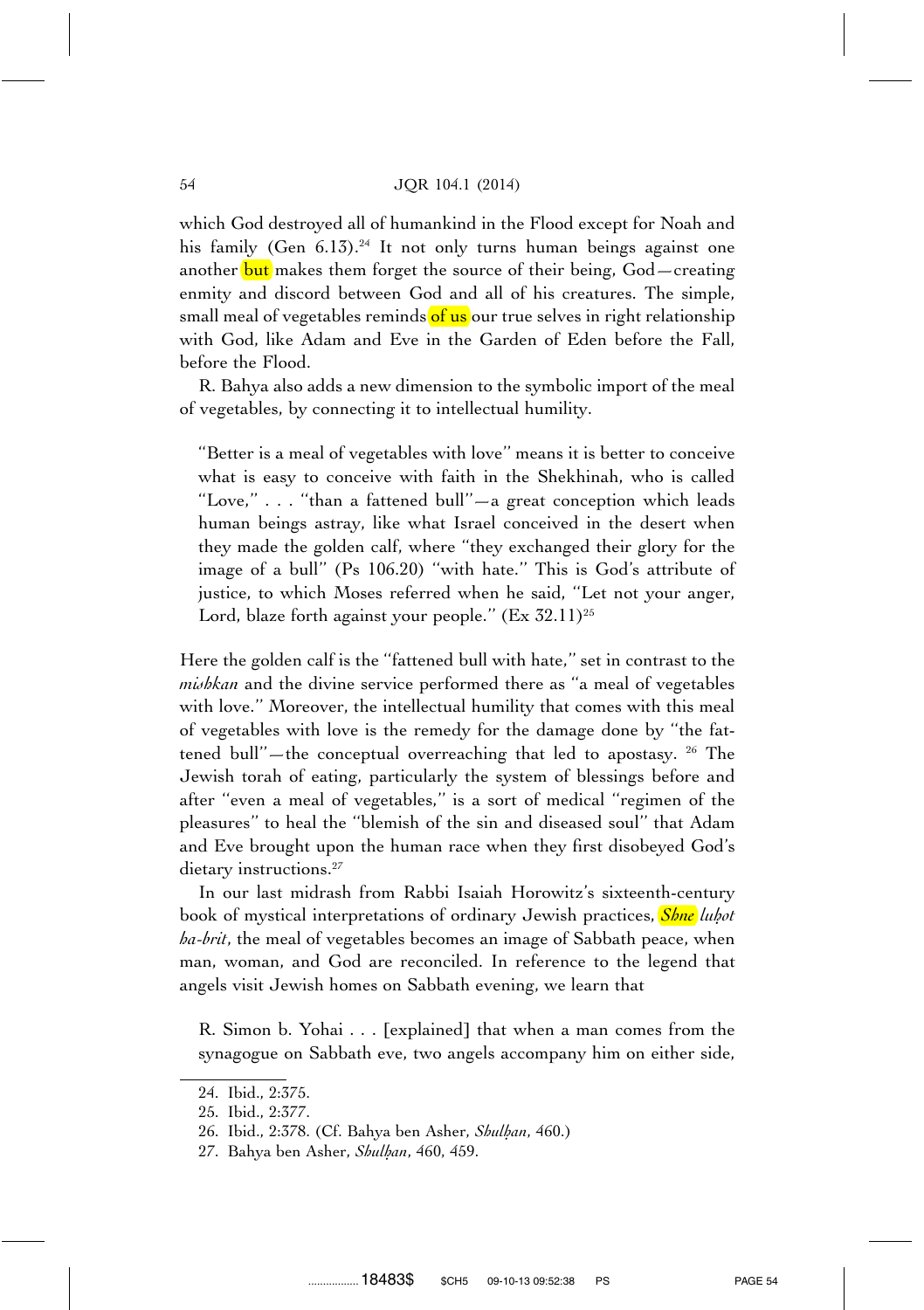and the Shekhinah is over both of them like a mother over her children . . . And when the Shekhinah sees a candle lit, a table set and a man and his wife happy and at peace, the Shekhinah says, ''This one belongs to me. He is the Jew I take pride in.'' But if the Shekhinah does not go  $\lceil$ in]  $\ldots$ , then the Evil Inclination and his minions enter, and joining together they say, ''This one belongs to me and my minions.'' Immediately the spirit of uncleanness settles upon him, and the letter *yod* departs from the man (*ish*) and the *heh* from his wife (*ishah*) [*yod-heh* being a short hand for God], and they are called *esh esh* ''fire fire,'' and what comes from them is called ''unclean.'' About him it is said, ''Do not crave the delicacies of the mean-spirited, for his table is full of vomit and excrement.'' Therefore, it is necessary to take care to welcome the Sabbath with joy and by lighting candles, and a set table and a spread couch in honor of the Shekhinah's presence. As the *Sefer Hasidim* (''Book of the Pious'') puts it: ''better a meal of vegetables where there is love, than a fattened bull where there is hate'' (Prov  $15.17$ ) —so that a man won't say, ''I am going to buy some delicacies for the Sabbath,'' knowing full well that he is quarrelling with his wife, or his father and mother, and those with him. ''Better is a piece of dry bread with tranquility than a house full of the sacrifices of strife'' (Prov 17.1)—whether it is the Sabbath or a festival, this is what is meant by "you shall honor it;" honor the Sabbath by not fighting on it.<sup>28</sup>

Again, the meal of vegetables is symbol of concord, this time between a family and God that truly honors the Sabbath. In this last example, the image of ''the meal of vegetables with love'' underlines the priority of table companions' love for one another over the quantity, quality, and expense of the food served. It reminds me of another talmudic image of marital bliss: ''When our love was strong, we could have lain together on the edge of a sword; [when it wasn't] a bed sixty cubits wide is not big enough for us.''29 The ''meal of vegetables'' and the ''edge of sword'' are both analogous metaphors for the *meager* things which love has the power to overcome. While this theme certainly recurs in all four of these ''meal of vegetables'' midrashim, I think they go further by suggesting a causal relationship between being satisfied by little (''just vegetables'') and being loving, especially in the story of the poor man's meal for King Solomon, and R. Bahya's interpretation of the meal of vegetables. Conversely, rich food and material wealth (''the fattened bull '') blind us to the importance

<sup>28.</sup> Isaiah Horowitz, *Shne luhot ha-brit* Shabbat, perek *Ner mitsvah* 33.

<sup>29.</sup> bSan 7a.